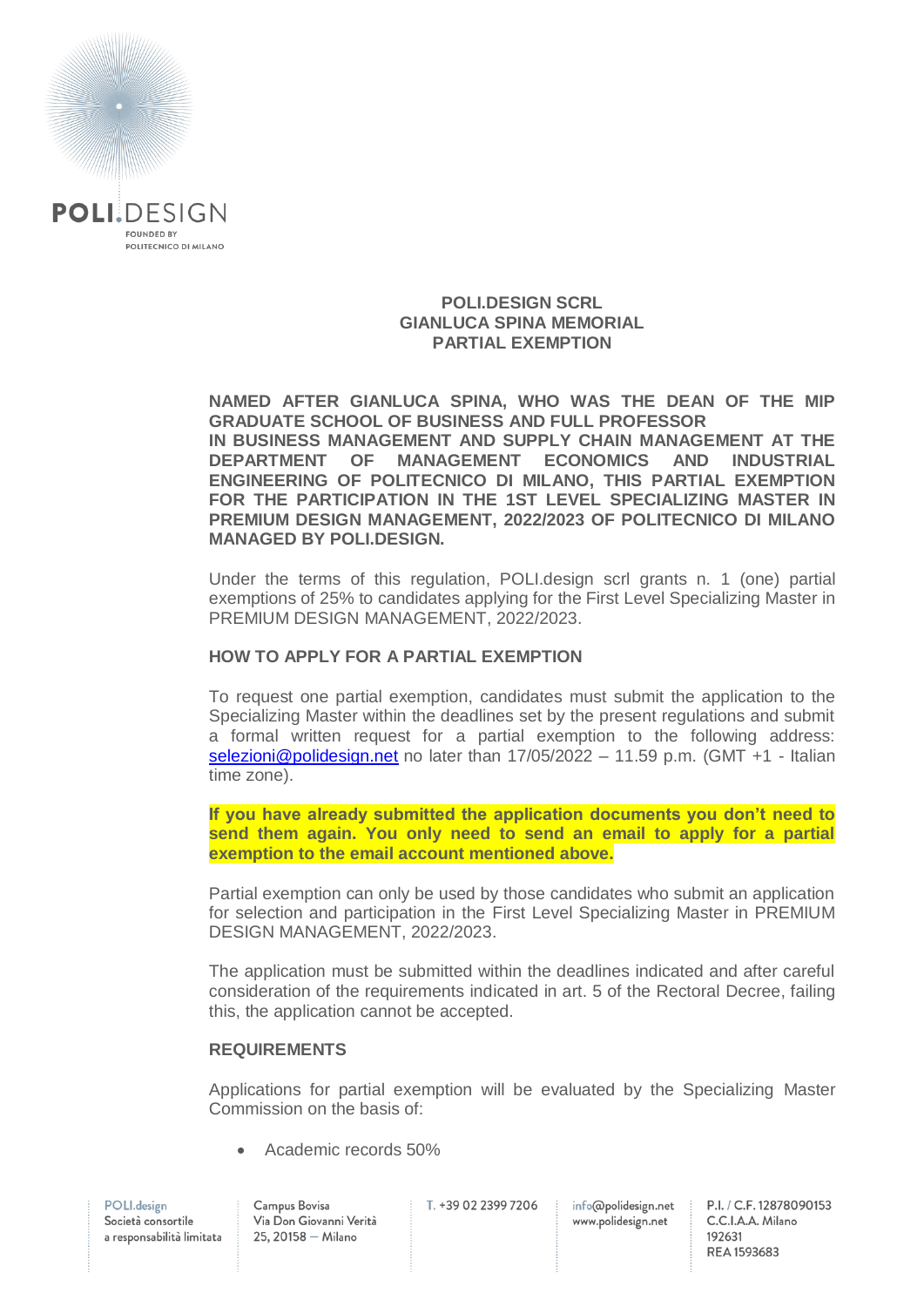

- professional record 20%
- Motivation 30%

Total minimun score 600 points Total maximum score 1000 points

Candidates will be selected on the basis of how consistent their profile appears to be with the objectives of the Specializing Master when their documentation is analyzed.

The Application for the selection for the Master will have to be processed by filling the application form on the link - **[APPLY](https://www.polidesign.net/it/member-login/?candidatura&redirect_to=https://www.polidesign.net/it/candidatura/?courseID=POLID_5fcbc4cfad9d4)** 

The documents that will need to be provided for the application will be the following:

- Curriculum Vitae;
- Portfolio:
- Motivation Letter:
- Scanning of valid passport or identity document;
- Scanning of the University Degree;
- Scanning of the University Transcript or Diploma Supplement.

## **SPECIALIZING MASTER COMMISSION AND SELECTION**

The candidacies will be evaluated by the Specializing Master Commission indicated in Art. 1 "Features of the Master course" of the Rectoral Decree. Evaluations will take place at the discretion of the Specializing Master Commission.

# **INCOMPATIBILITIES**

Partial exemption cannot be combined with other scholarships, exemptions, prizes or other financial aids for participating in this Specializing Master program.

# **DEADLINES FOR INFORMING CANDIDATES OF PARTIAL EXEMPTIONS**

Candidates will be selected chronologically in the order applications are received, until all places have been filled.

Partial exemptions will be assigned during the selection and admission process to the Specializing Master, and before the start date of the course.

The deadline for submitting requests for partial exemption is 17/05/2022 – 11.59 p.m. (GMT +1 - Italian time zone).

info@polidesign.net www.polidesign.net

P.I. / C.F. 12878090153 C.C.I.A.A. Milano 192631 REA 1593683